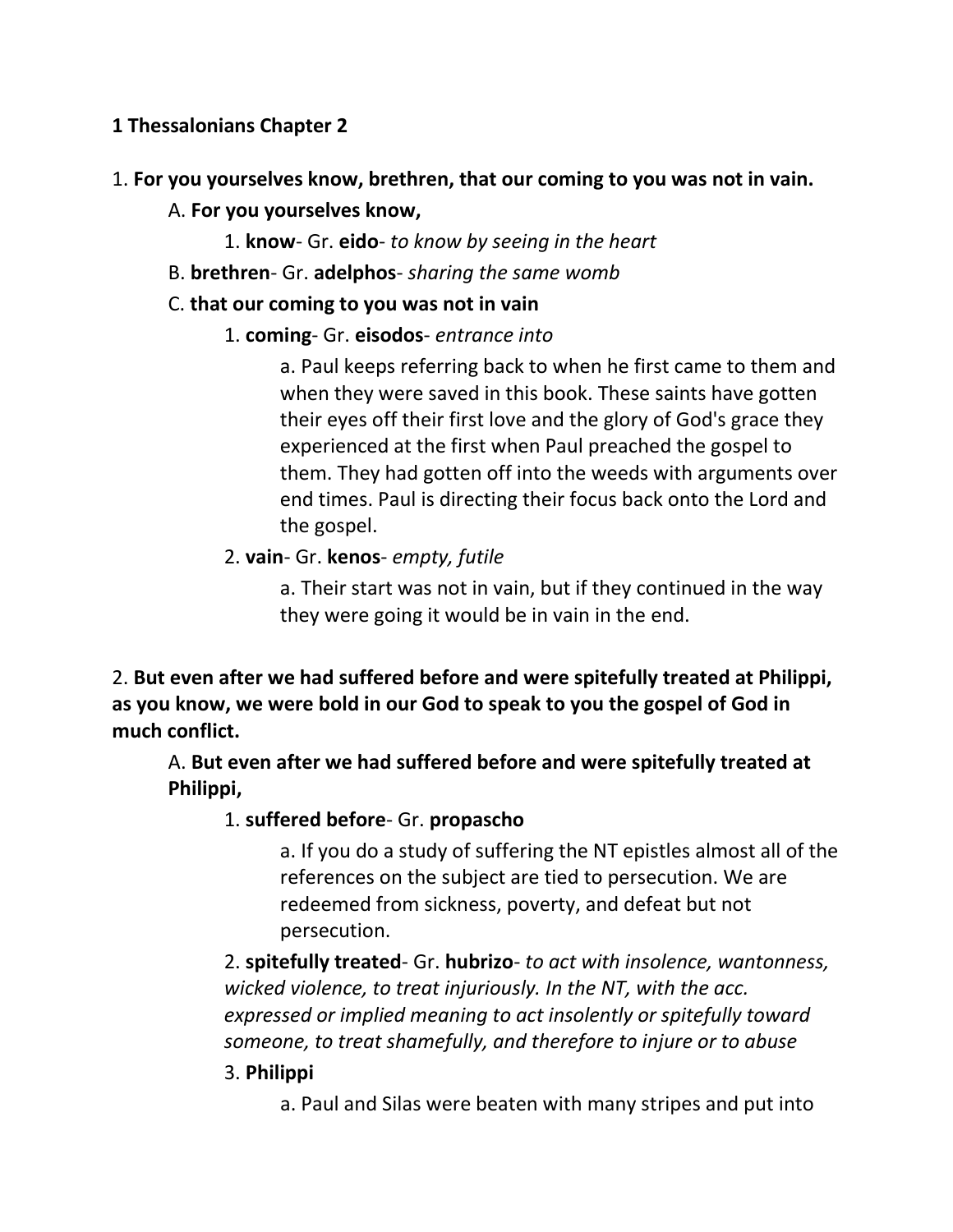### prison without a trial. Acts 16

### B. **as you know,**

### 1. **know**- Gr. **eido**

a. Paul uses this word 12 times in this letter. We need to always go back to what we know when we are faced with what we don't know or don't understand.

# C. **we were bold in our God to speak to you the gospel of God in much conflict**

1. **bold**- Gr. **parrhesiazomai**- *to use freedom in speaking, be free spoken*

a. This boldness came from God and not from themselves.

b. The early church prayed for boldness to speak the Word. Acts 4:29

- 2. **speak** Gr. **laleo**
- 3. **gospel** Gr. **euaggelion** *good news*

a. You would not think that good news would be so controversial and fought against. This is due to the spiritual forces of darkness coming against it.

### 4. **conflict**-Gr. **agon**

a. If you are not running into the devil you are going in the same direction as he is! -Andrew Wommack

3. **For our exhortation** *did* **not** *come* **from error or uncleanness, nor** *was it* **in deceit.**

### A. **For our exhortation did not come from error or uncleanness,**

1. **exhortation**- Gr. **paraklesis**

2. **error**- Gr. **plane**- *error, wrong opinion relative to morals or religion, error which shows itself in action, a wrong mode of acting,* 

3. **uncleanness**- Gr. **akatharsia**- *impurity*

### B. **nor was it in deceit**

### 1. **deceit**- Gr. **dolos**- *decoy or trick*

a. *The apostle's exhortation to believe the gospel was true in its source, pure in its motive, and dependable in its method. As to its source, it did not spring from false doctrine but from the*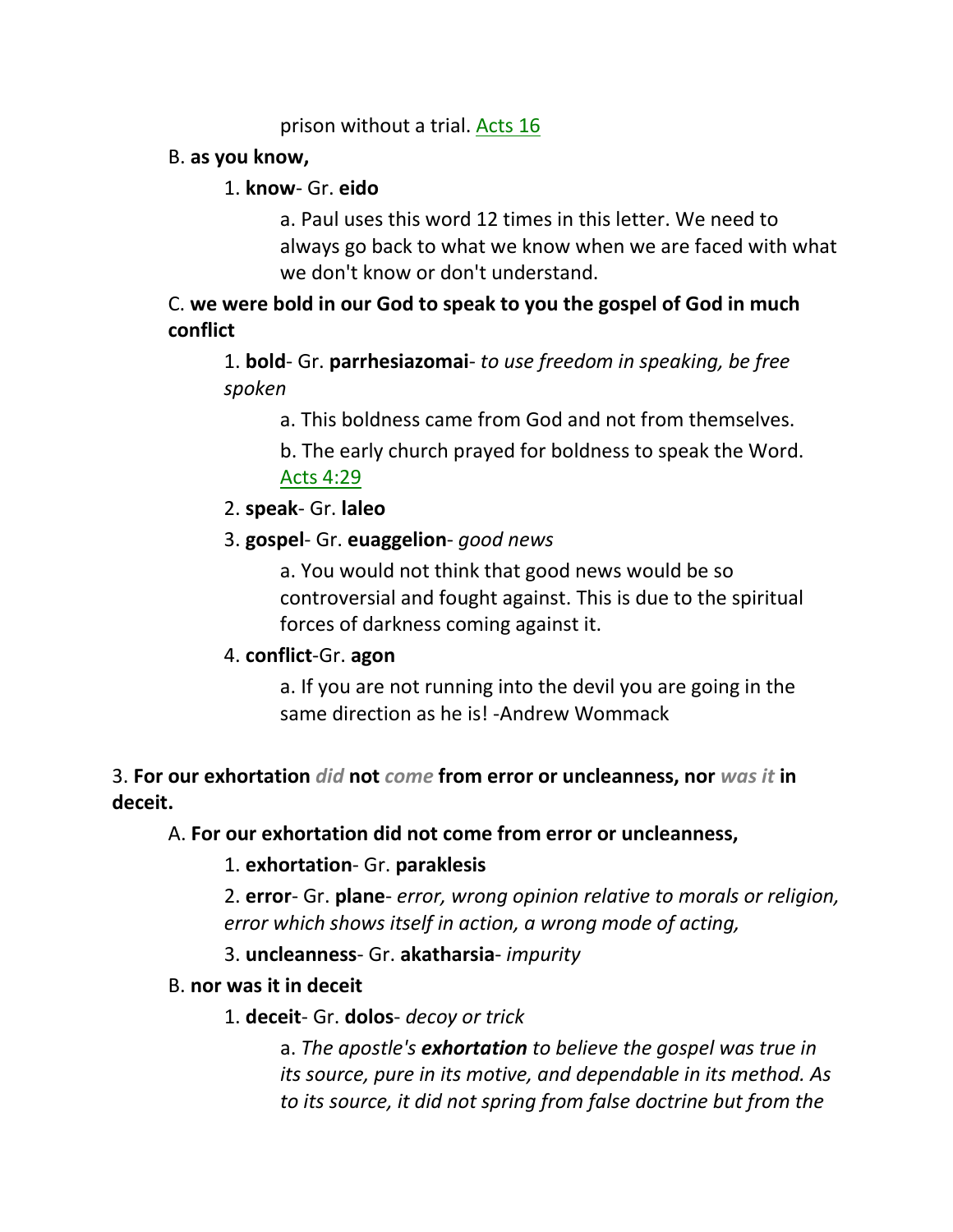*truth of God. As to its motive, the apostle looked on the Thessalonians unselfishly, with their good in view, and not with any ulterior, impure desire. As to its method, there was no clever plot to deceive them. Apparently his jealous enemies were accusing him of heresy, lustful desire, and craftiness. -* Believer's Bible Commentary

b. Paul was careful not to pervert the ministry for his own selfish purposes. 2Co\_2:17; 2Co\_4:2

# 4. **but just as we have been approved by God to be entrusted with the gospel, so we speak, not to please man, but to please God who tests our hearts.**

A. **but just as we have been approved by God to be entrusted with the gospel,**

### 1. **approved**- Gr. **dokimazo**- *to be approved after testing*

a. Some people seem to think that God does not test anyone. They get this mistaken idea from the book of James where it says that he tempts no man. If you look at the context it is clear there that God does not tempt man with or to do evil. God does test mankind. When the devil tests or tempts people the word **peirazo** is used. This kind of testing is a test to find a breaking point or it is sent to cause someone to fail. When God tests someone the word **dokimazo** is used. This kind of test is a test in order to approve and use afterwards.

b. God tests us with a level of opportunity and ministry to see if we will be faithful with that. If we are faithful in the little we can be trusted with much. Basically, God tests each of us with stewardship of what He gives us. Matt. 25:14-29

#### 2. **entrusted**- Gr. **pisteuo**

a. Paul passed the test of faithfulness and was given a wider scope of ministry. In 1 Tim. 1:11-12 Paul says that God counted him faithful putting him into the ministry. That was his separation into his apostolic call. Acts 13:2 Before that time he was faithful as a teacher at Antioch and elsewhere. Acts 13:1

b. There is a difference between calling and separation. We are called from the moment we are saved to the ministry God has for us, but we are not automatically separated unto that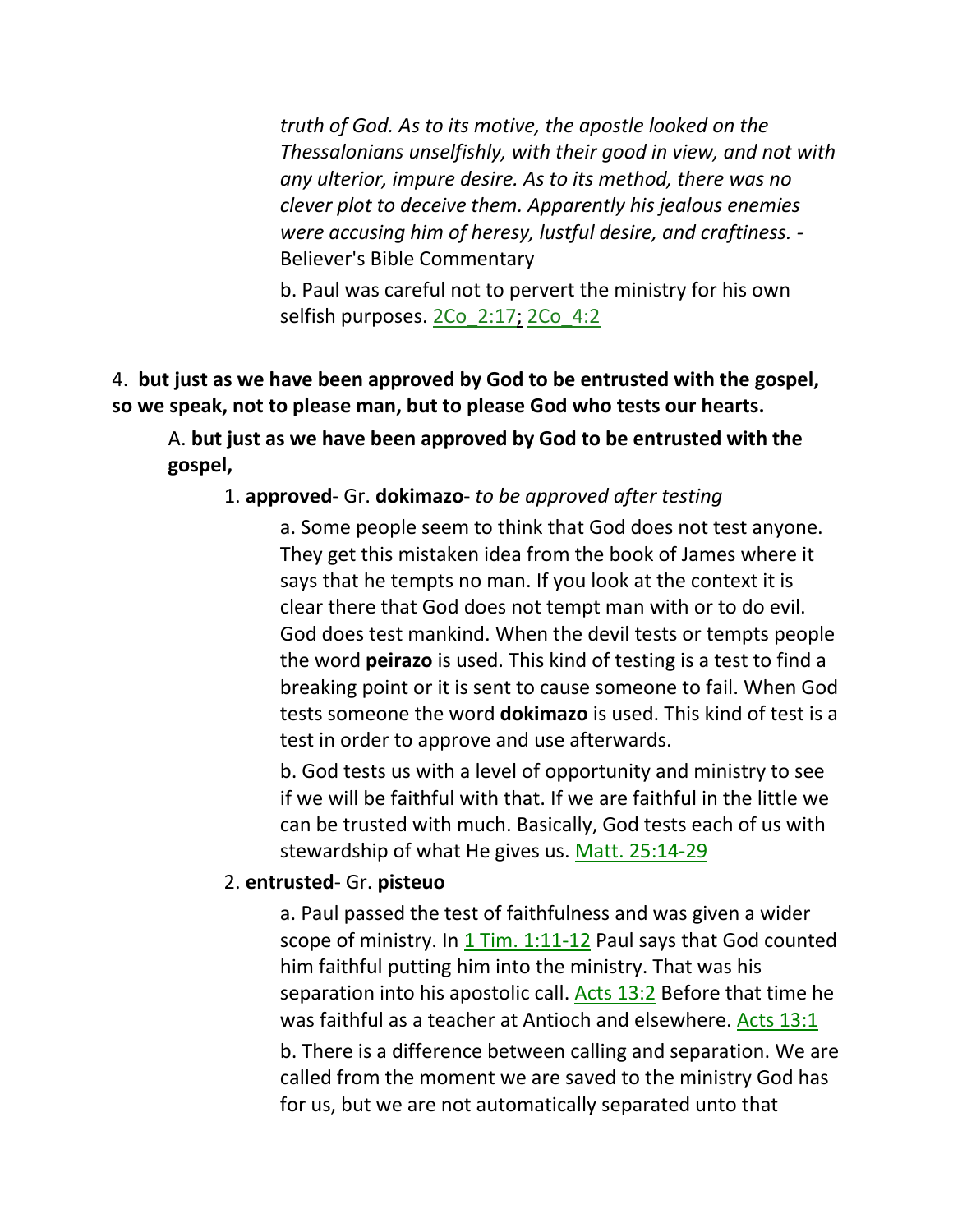ministry until we are ready for it. The time between calling and separation is where character and faithfulness are developed.

c. The entry level place in ministry is a deacon. If they are faithful in this position they will be promoted to an elder/bishop. 1 Tim. 3:13

d. There are many in the ministry that have promoted themselves. They think the call to ministry is sufficient to minister. However, God has not separated them unto the ministry because they have not proven themselves faithful. They just put themselves into the ministry. This causes problems in the body of Christ. When it is time for you to be separated others will take note of it and acknowledge it. This is called ordination. Paul was ordained into ministry in Jerusalem by the church there years after he was saved. Gal. 2:7-9

### 3. **gospel**- Gr. **euaggelion**- good news

a. One must be proven faithful not to misuse good news. People like good news. They would pay good money for good news. People would do almost anything for good news. If Paul had not had proven character he could have asked for money or other favors in exchange for this good news and the power that flows from it.

#### B. **so we speak,**

#### 1. **speak**- Gr. **laleo**

a. Those who speak the Word to others need to be of a proven character. Paul proved himself faithful serving in the background and was promoted to speak in front of others. This should be the same with everyone today.

b. Often people get promoted because of their gifts instead of their character and faithfulness. This is a mistake.

#### C. **not to please man,**

#### 1. **please**- Gr. **aresko**

#### 2. **man**- Gr. **anthropos**

a. One of the areas in which we must develop character in is the area of pleasing man. If we are not solid in our identity in Christ we will try to get it from other people. If you do this you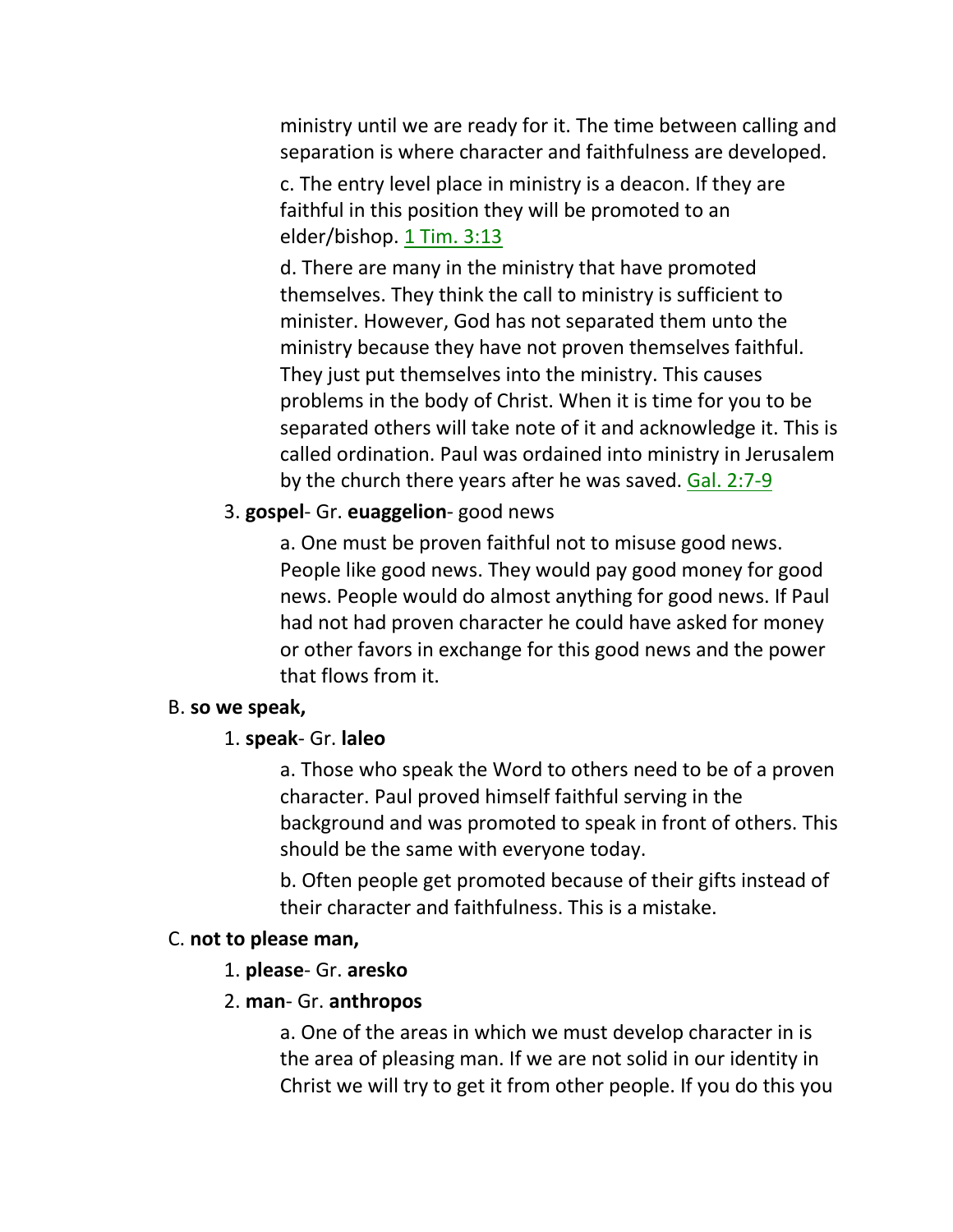will be a man-pleaser and not a God-pleaser.

### D. **but to please God who tests our hearts**

- 1. **please** *not in Greek- omit*
- 2. **tests** Gr. **dokimazo** *to test in order to approve and use*

a. This is not a test to break us or get us to fail or sin. It is a test of stewardship.

## 3. **hearts**- Gr. **kardia**

a. The place where ministry springs is in our heart. The heart is the foundation of a good or bad minister.

## 5. **For neither at any time did we use flattering words, as you know, nor a cloak for covetousness—God** *is* **witness.**

## A. **For neither at any time did we use flattering words,**

1. **use flattering words**- Gr. **ginomai en logos kolakeia**- *to begin in flattery, adulation*

a. There is a difference between flattery and praise. Flattery is used to take something from someone. Praise is giving to someone that is due them.

b. If you want something from someone then flattery usually can do the trick. Buttering up people stimulates one's ego. Once this happens people often are disposed to giving you what you want. Paul did not do this.

### B. **as you know,**

# 1. **know**- Gr. **eido**

a. Paul did not flatter the Thessalonians. They remembered how he often admonished them with the truth that sometimes was painful. 1 Thess. 2:11, 1 Thess. 4:11

### C. **nor a cloak for covetousness**

1. **cloak**- Gr. **prophasis**- *that which appears in front, that which is put forward to hide the true state of things; a fair show or pretext*

# 2. **covetousness**- Gr. **pleonexia**- *greedy desire to have more*

a. It is a temptation in ministry to use your position and gifts to extract money from people. This happens so often in the church. We should never participate in this as a minister. It is a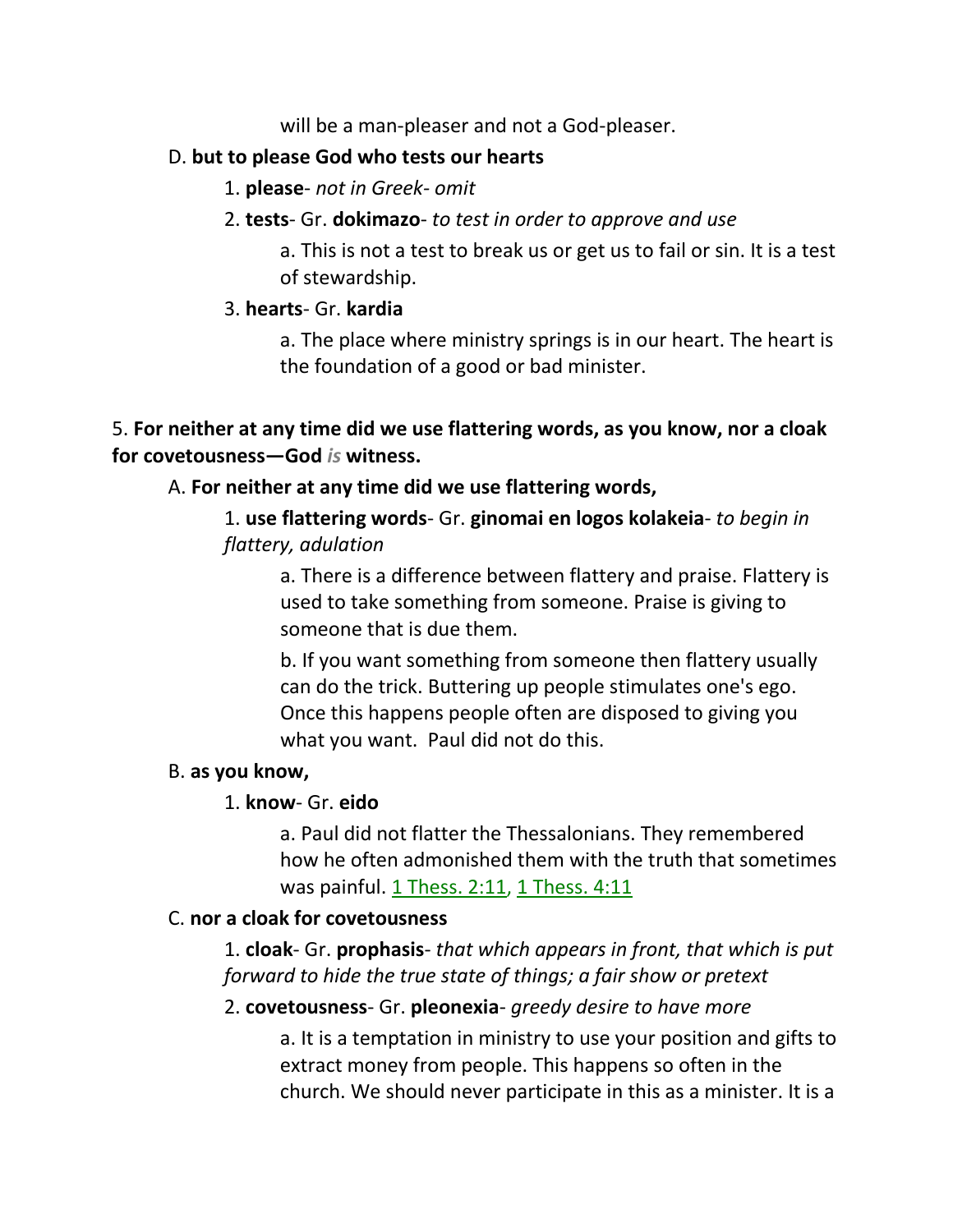serious matter to rob from Jesus' bride!

b. There are times where the saints want to honor their minister and give them things, but this should not be sought out or expected by the minister. The minister should not accept anything which they thinks is a bribe so that a person can get something from it.

c. False teachers use flattery because they are covetous. 2Pe\_2:3

#### D. **God is witness**

#### 1. **witness**- Gr. **martus**

a. God is the one we all must ultimately give an account to. He sees everything from our heart to our actions.

# 6. **Nor did we seek glory from men, either from you or from others, when we might have made demands as apostles of Christ.**

#### A. **Nor did we seek glory from men**,

- 1. **seek** Gr. **zeteo**
- 2. **glory** Gr. **doxa** *dignity, pre-eminence*

a. God created us to have dignity that only comes from him. If you do not receive this from God in Christ Jesus, you will attempt to get it from man-made in God's image.

b. We can only receive and walk in this dignity by faith. If not, we will seek it from man whom we can see with our eyes. Seeking dignity from man is carnal. Receiving it from Jesus is spiritual.

#### 3. **men**- Gr. **anthropos**

#### B. **either from you or from others**,

1. Paul was content with the glory God had bestowed on him.

#### C. **when we might have made demands as apostles of Christ**

1. **made demands**- Gr. **en baros**- *in weight, burden, to use one's weighty position, use authority*

a. When a minister comes in demanding to be served and treats others as beneath him we can see a person who does not understand grace nor the kingdom of God. I don't care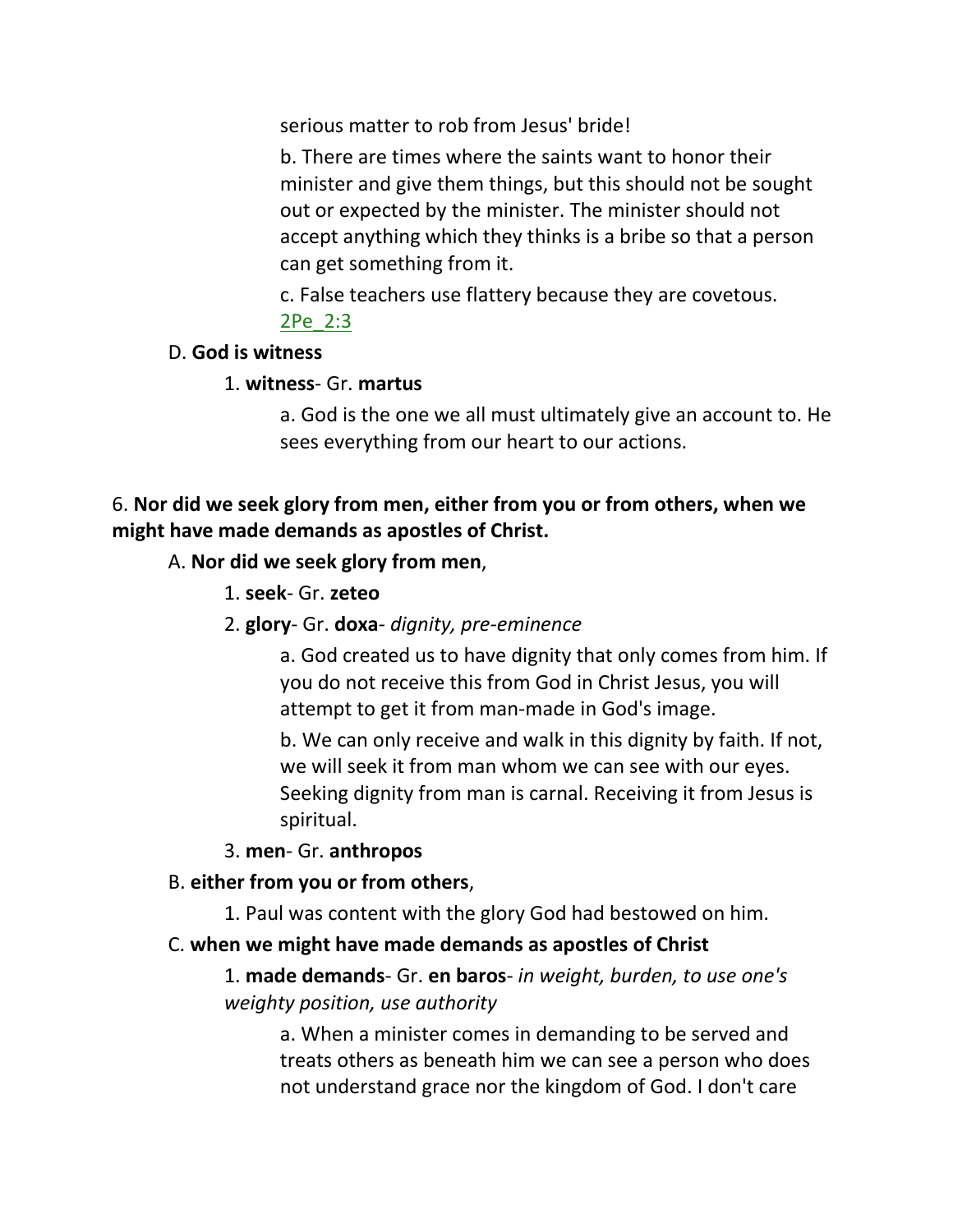how good their sermons are!

b. Matt. 23:11

# 2. **apostles**- Gr. **apostolos**- *delegate, commissioned one*

a. I personally believe Paul was God's selection to take over Judas' open apostle position.

7. **But we were gentle among you, just as a nursing** *mother* **cherishes her own children**.

# A. **But we were gentle among you**,

1. **gentle**- Gr. **epios**- *mild, gentle, kind*

a. A minister that has a servant mentality is gentle with those they minister to. 2Ti  $2:24$ , Tit  $3:2$  If not they will be harsh and demanding.

# B. **just as a nursing mother cherishes her own children**

1. **nursing**- Gr. **trophos**- *a nourisher, that is, nurse*

2. **cherishes**- Gr. **thalpo**- *to impart warmth; met. to cherish, nurse, foster, comfort*

# 3. **children**- Gr. **teknon**

a. A good parent uses their position of authority to serve and provide for their child, not abuse and take from them. This is the same in the ministry. A pastor is in a place of authority but it is for the purpose of providing and serving those under them, not to abuse or demand from them.  $1Th$   $2:11$ 

8. **So, affectionately longing for you, we were well pleased to impart to you not only the gospel of God, but also our own lives, because you had become dear to us**.

A. **So**,

B. **affectionately longing for you**,

1. **affectionately longing**- Gr. **himeiromai**- *a yearning*

a. What a work of grace had been worked in this former Jewish Pharisee who once hated Gentiles with all his heart! Now he finds himself longing for this Gentile church. Oh, what a great work grace doth work in a person's heart!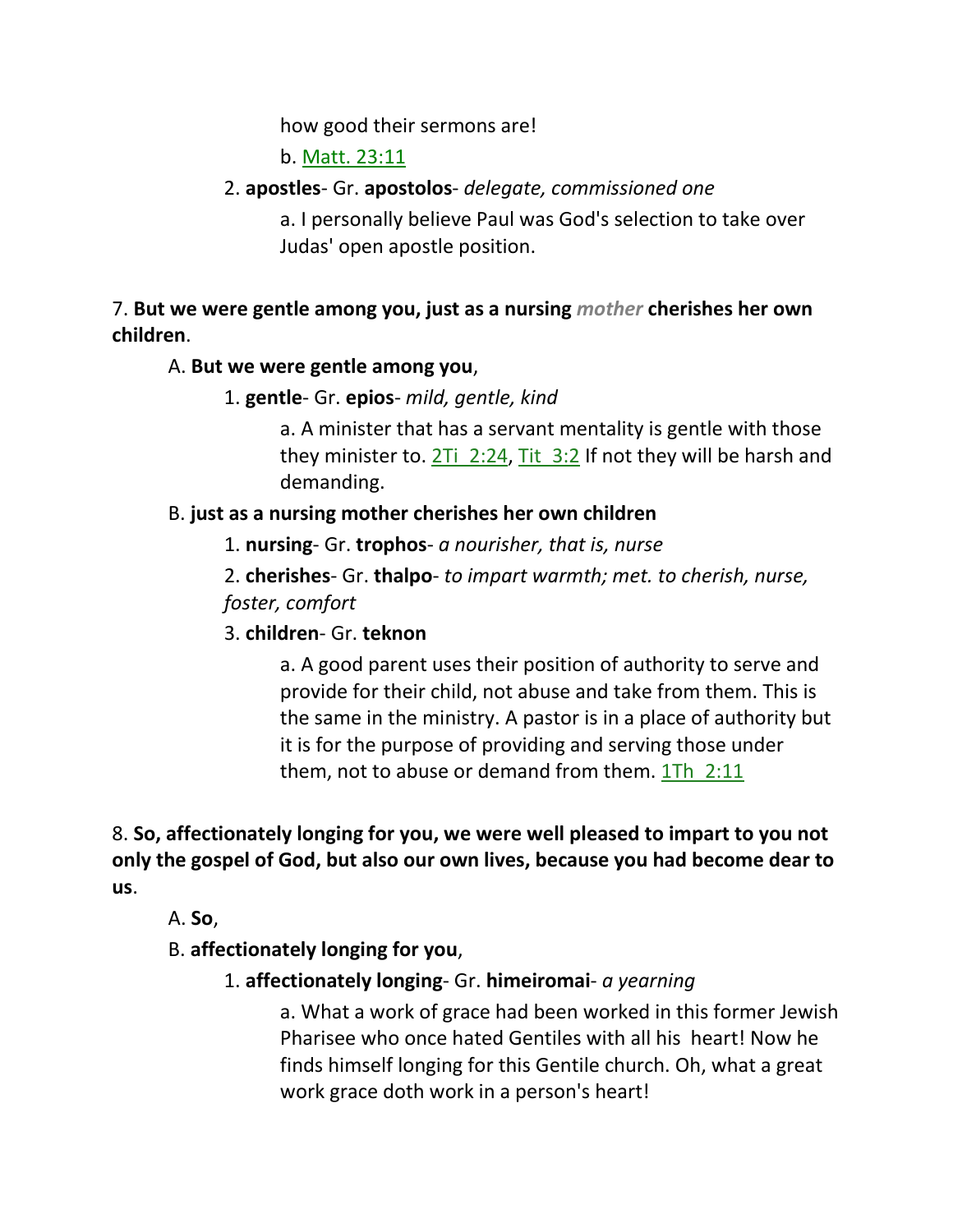### C. **we were well pleased to impart to you not only the gospel of God**,

### 1. **well pleased**- Gr. **eudokeo**- *to seem good*

2. **impart**- Gr. **metadidomi**- *to give a part, to share, to impart, bestow* a. There are two types of ministers. Those who are wellpleased to impart and those who are well-pleased to receive.

### 3. **gospel**- Gr. **euaggelion**- *the good news*

## D. **but also our own lives**,

## 1. **lives**- Gr. **psuche**- *soul*

a. A minister should give their souls to others. This means they give from their mind, will, and emotions. Many ministers will share from their mind, but not from their emotions.

## E. **because you had become dear to us**

## 1. **dear**- Gr. **agapetos**

a. When someone is dear to you then you will be glad to give and serve them.

b. It may be that someone else's child seems unbearable to you, but when you have a child you gladly bear the same thing the other parent does. The difference is that your child is dear to you.

c. Many ministers find people tedious and bothersome to them. It is because the people they minister to have not dear to them. This is the blunt truth. The Lord can make them dear unto you by His grace if you will but ask.

# 9. **For you remember, brethren, our labor and toil; for laboring night and day, that we might not be a burden to any of you, we preached to you the gospel of God.**

A. **For you remember**,

1. **remember**- Gr. **mnemoneuo**

B. **brethren**- Gr. **adelphos**

# C. **our labor and toil**,

1. **labor**- Gr. **kopos**- *hard work that brings exhaustion*

2. **toil**- Gr. **mochthos**- *a hard and difficult labour, toil, travail, hardship*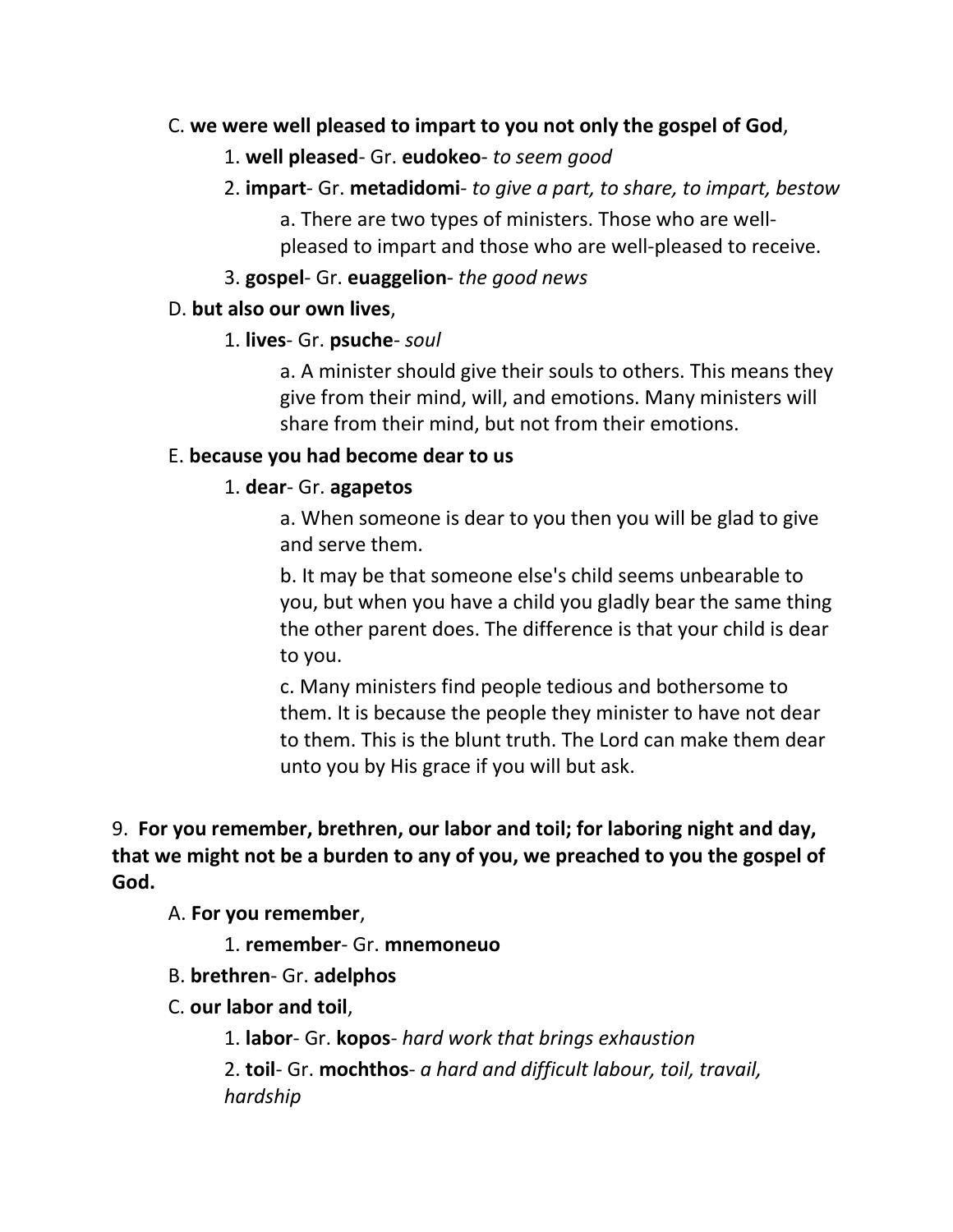### D. **for laboring night and day**,

- 1. **laboring** Gr. **ergazomai** working
- 2. **night** Gr. **nux**

a. In the Jewish mind night comes before the day. In our western mindset the night comes after the day.

b. The church age is an age of darkness which is ruled by the moon- the church. The moon has no light of itself, but reflects the Sun. The church has not light in herself by only reflects the light of the Son!

c. Paul ministered in the evenings to the saints. He worked at a day job to be able to do this. He earned his food and lodging by his day job. This was Paul's habit wherever he went. Act\_20:34 He did this freely, not because God required it. Paul wanted to take all possible offense out of the way to those he preached to. No one could charge Paul for just ministering for the money he received.

### 3. **day**- Gr. **hemera**

a. The day is the return of Christ the His Millennial reign over the earth.

b. During the day Paul worked at making tents so that we could be able to minister the gospel in the evenings.

# E. **that we might not be a burden to any of you**,

1. **burden**- Gr. **epibareo-** *to put a heavy weight upon*

a. It is sad but there are ministers today that are real burdens on those they minister to.

### F. **we preached to you the gospel of God**

- 1. **preached** Gr. **kerusso** *to herald a message*
- 2. **gospel** Gr. **euaggelion** *the good news*

# 10. **You** *are* **witnesses, and God** *also,* **how devoutly and justly and blamelessly we behaved ourselves among you who believe;**

### A. **You are witnesses**,

1. **witnesses**- Gr. **martus**

a. Paul uses the words like "remember" and "witnesses" to get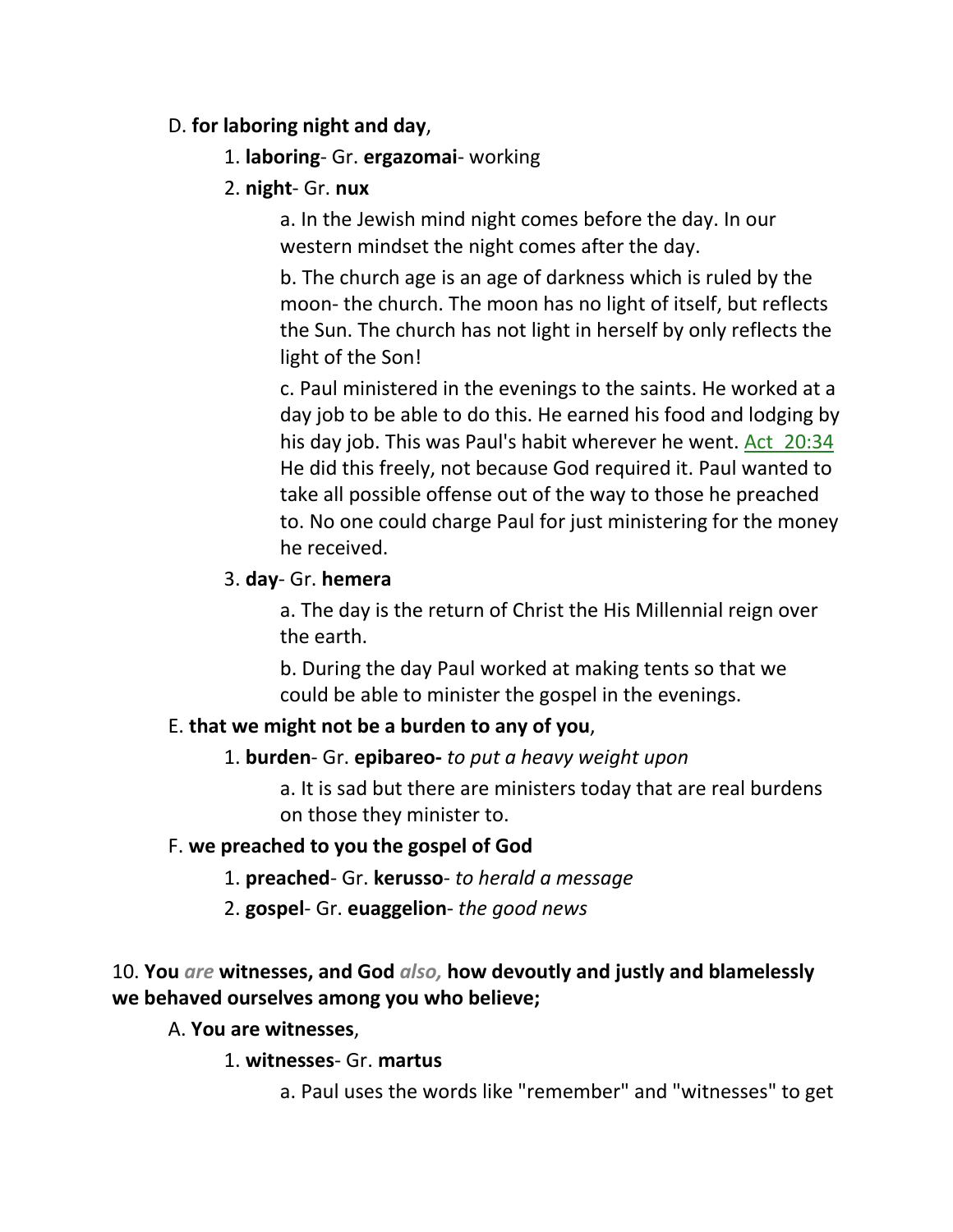their minds back onto the message of Jesus and His grace. They had gotten off into the weeds on questions that only brought division and confusion. They needed to remember their first days where they were enraptured with the person of Jesus. Now they was just arguing about the rapture!

# B. **and God also**,

# C. **how devoutly and justly and blamelessly we behaved ourselves among you who believe**

1. **devoutly**- Gr. **hosios**- *piously*

2. **justly**- Gr. **dikaios**- *uprightly, honestly, piously, religiously*

3. **blamelessly**- Gr. **amemptos**- *blameless, so that there is no cause for censure*

4. **behaved**- Gr. **ginomai**- *to become*

a. We are to behave ourself in the world, but it is to be done by the empowering grace of God, not self-effort. 2 Cor. 1:12

# 5. **believe**- Gr. **pisteuo**

a. This was not to earn anything with God, but for the benefit of those he ministered to. Our holy life is not towards God to earn anything from him, but it is a horizontal expression of his life manifested in and through us to others.

# 11. **as you know how we exhorted, and comforted, and charged every one of you, as a father** *does* **his own children,**

# A. **as you know how we exhorted,**

1. **know**- Gr. **eido**

- 2. **exhorted** Gr. **parakaleo** *to call near to encourage*
	- a. We all need to be exhorted to manifest Jesus in our life.

# B. **and comforted,**

1. **comforted**- Gr. **paramutheomai**- *to come alongside of and speak soothing words*

a. This comfort was given for those who had missed it and blown it. We all need the comfort of the Lord.

# C. **and charged every one of you,**

1. **charged**- Gr. **martureo**- *to testify, to make a solemn appeal*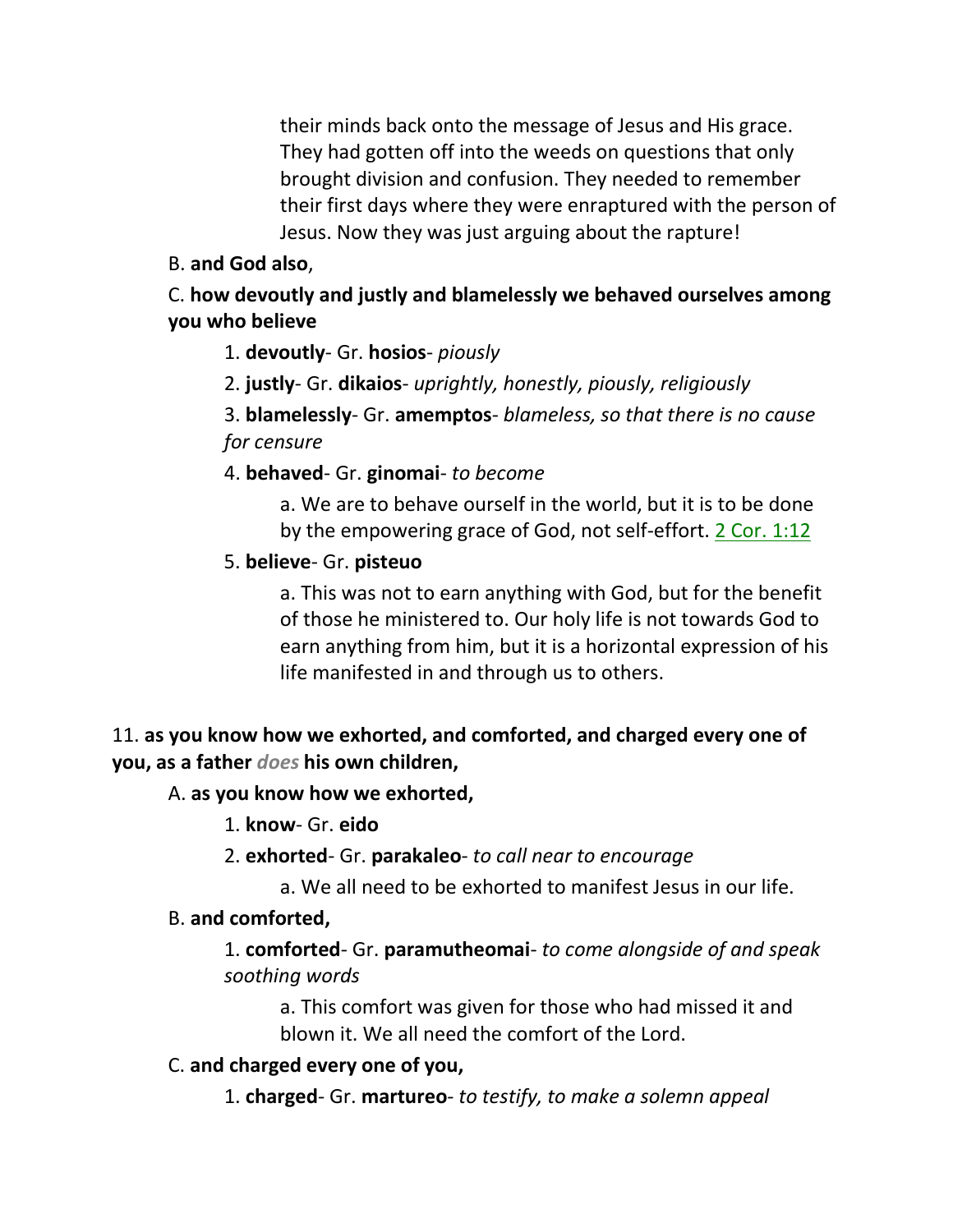### D. **as a father does his own children**

## 1. **father**- Gr. **pater**

a. A good father does not take from his children. He gives to them. Paul was not there to take from the Thessalonians, but to impart Christ to them.

# 2. **children**- Gr. **teknon**

a. Paul treated the Corinthians as a father does to children. 1Co\_4:14; 1Co\_4:15

# 12. **that you would walk worthy of God who calls you into His own kingdom and glory.**

# A. **walk**- Gr. **peripateo**- *to walk around*

1. This is a walk of faith and in the Spirit. This walk is not to be done in the energy of self-effort.

# B. **worthy**- Gr. **axios**- *equal weight to*

1. We get the English word axle from this word.

2. Our walk should be of the same weight as our calling is. Eph. 4:1

3. When we tell people we are Christians, our walk should be just as weighty and impactful as our profession of faith is.

4. Some Christians can't be heard because their actions are speaking so loudly that their words are being drowned out!

5. To walk worthy of the Lord we need spiritual wisdom and knowledge. Col. 1:9-11

# C. **calls**- Gr. **kaleo**

1. We are called to a grace walk that will lead us right into God's glorious kingdom!

# D. **kingdom**- Gr. **basileia**

1. As a Christian we are in a kingdom led by a King. We are not in a democracy. We don't get to vote on what is done. Jesus is the lawgiver in His kingdom. We are his subjects.

# E. **glory**- Gr. **doxa**

13. **For this reason we also thank God without ceasing, because when you received the word of God which you heard from us, you welcomed** *it* **not** *as* **the**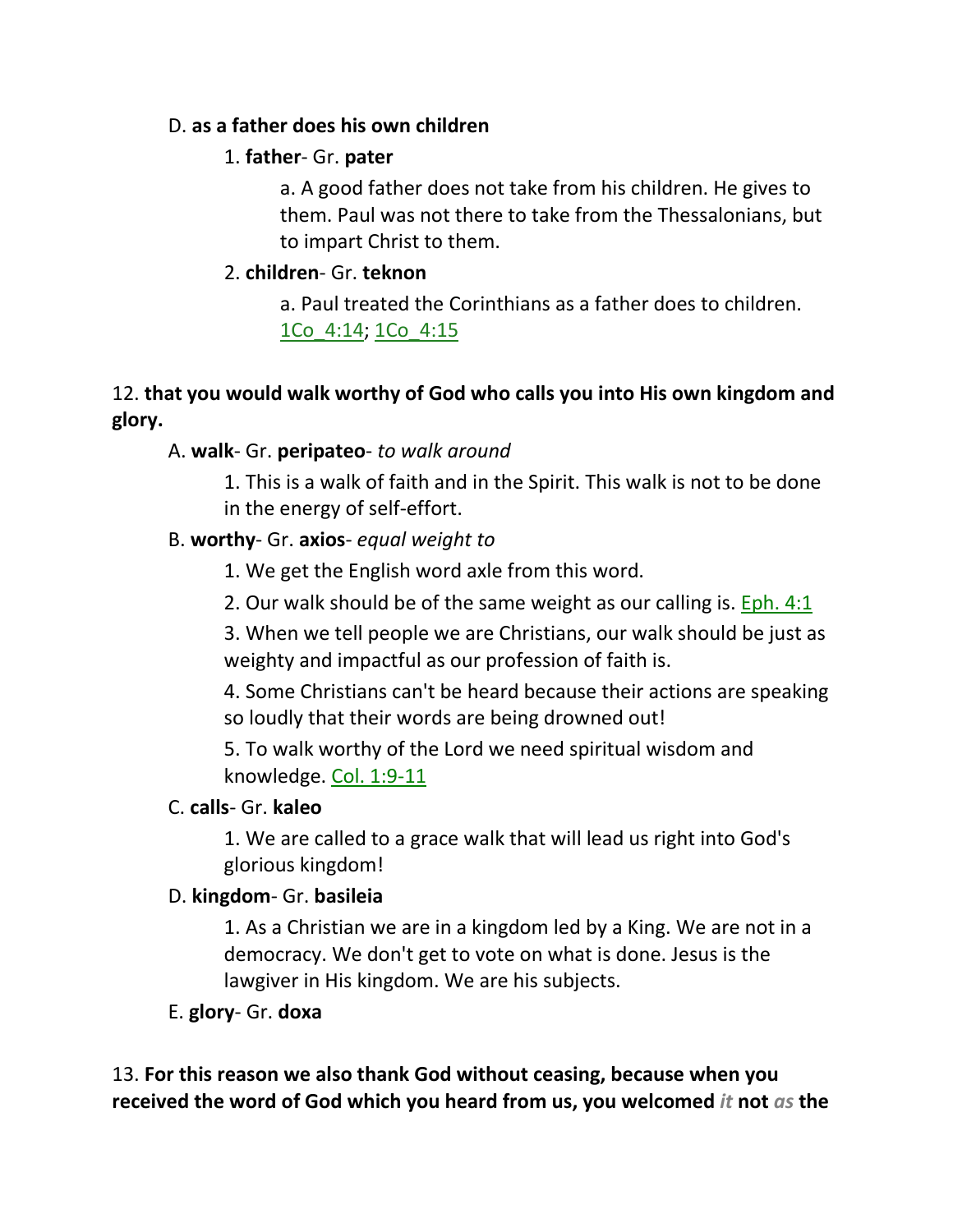**word of men, but as it is in truth, the word of God, which also effectively works in you who believe.**

### A. **For this reason we also thank God without ceasing,**

1. **thank**- Gr. **eucharisteo**- *to give good grace*

a. Thanksgiving is processed grace received in the heart and returned to God.

2. **without ceasing**- Gr. **adialeptos**- *without interruption*

a. Thanksgiving is a key to walking in the Spirit. It sets our mind on the things of the Spirit. Rom. 8:5

#### B. **because when you received the word of God which you heard from us,**

- 1. **received** Gr. **paralambano** *to receive something transmitted*
- 2. **word** Gr. **logos**

a. The Word of God is alive and active.

b. You can use God's Word as our life's foundation.

#### 3. **heard**- Gr. **akouo**

a. Faith comes by hearing, and hearing by the Word of God. Rom. 10:17

#### C. **you welcomed it not as the word of men,**

- 1. **welcomed** Gr. **dechomai** *to welcome, to embrace*
- 2. **word** Gr. **logos**
- 3. **men** Gr. **anthropos**
	- a. The mere word of man has no power.

b. If you try to use men's word as a foundation it will end up being sinking sand.

c. Paul's message did not come from man but direct revelation from God. Gal\_1:11; Gal\_1:12

#### D. **but as it is in truth,**

1. **truth**- Gr. **aletheia**

- E. **the word of God,**
	- 1. **word** Gr. **logos**
- F. **which also effectively works in you who believe**
	- 1. **effectively works** Gr. **energeo**
		- a. There is power in each word of God to fulfill itself.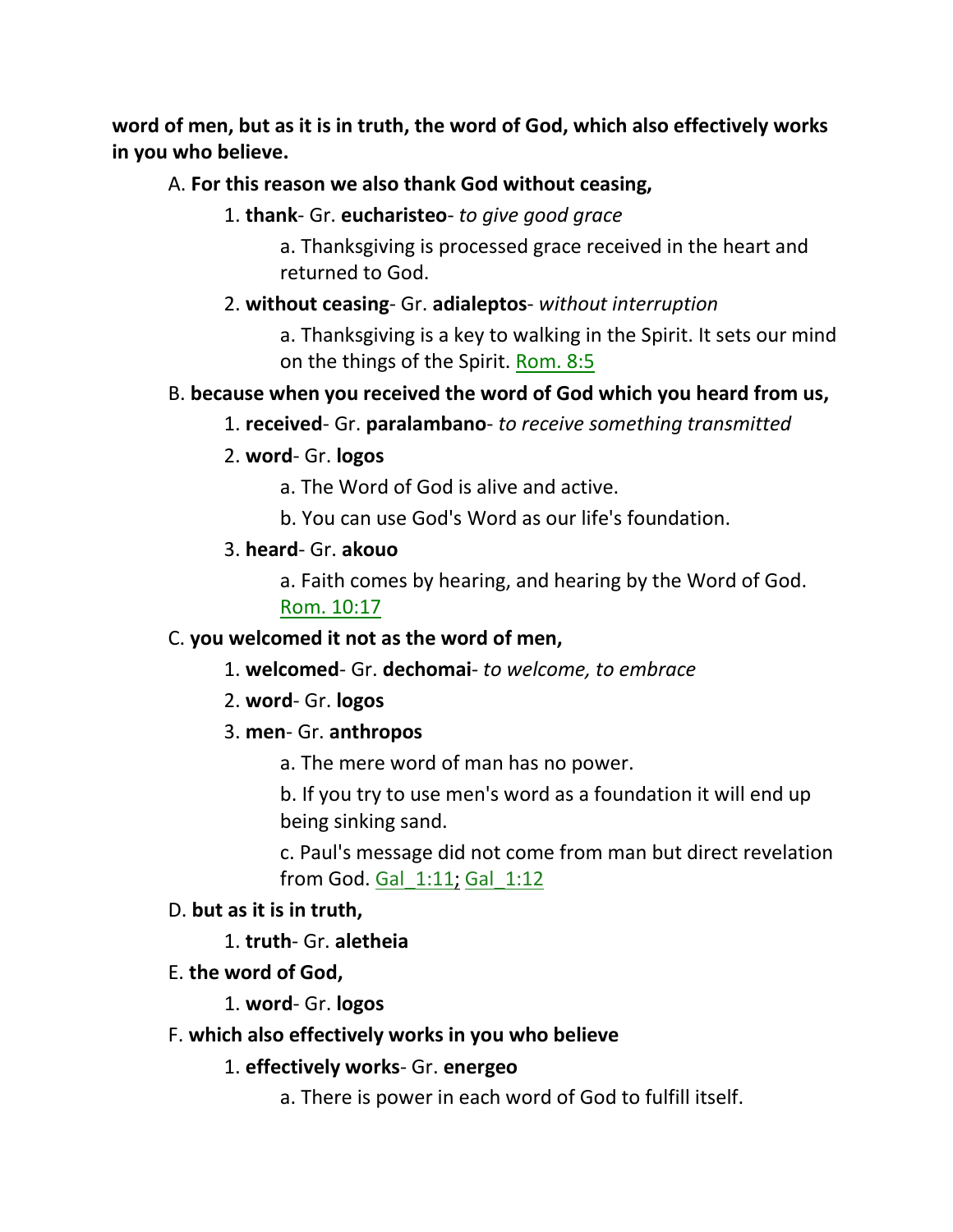b. Luk 1:37 Lavender NT reads: "For every rhema from God will absolutely not be without power *for fulfillment*."

## 2. **believe**- Gr. **pisteuo**

a. You must mix faith with the Word for it to release its power in your life. Heb. 4:2

14. **For you, brethren, became imitators of the churches of God which are in Judea in Christ Jesus. For you also suffered the same things from your own countrymen, just as they** *did* **from the Judeans,** 

A. **For you,**

B. **brethren**- Gr. **adelphos**

C. **became imitators of the churches of God which are in Judea in Christ Jesus.**

1. **imitators**- Gr. **mimetes**- *to mimic*

a. They were imitators in that they incurred persecution because of their faith like the Jewish believers did.

2. **churches**- Gr. **ekklesia**- *the called out ones*

3. **Judea**- means *He shall be praised*

# D. **For you also suffered the same things from your own countrymen,**

# 1. **suffered**- Gr. **pascho**

# 2. **countrymen**- Gr. **sumphuletes**- *native of the same country*

a. They received persecution from their Gentile countrymen.

b. Most persecution will not come from the heathen, but from religious people.

# E. **just as they did from the Judeans**

1. **Judeans**- *those of the Jewish nation*

# 15. **who killed both the Lord Jesus and their own prophets, and have persecuted us; and they do not please God and are contrary to all men,**

# A. **who killed both the Lord Jesus and their own prophets,**

1. **killed-** Gr. **apokteino**- *to kill off*

a. It was the Romans who crucified Jesus, but it was the Jews that spurred them on to do it.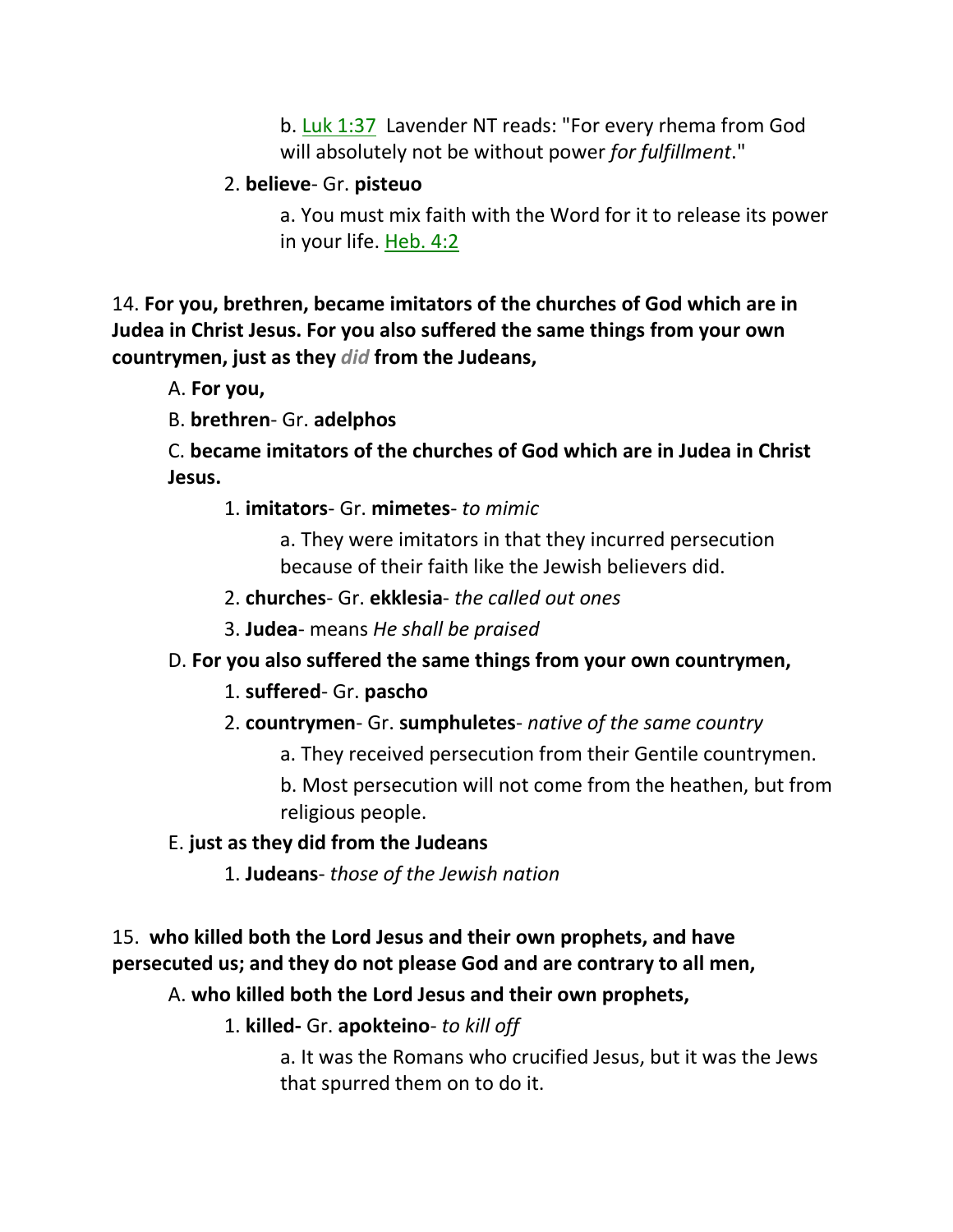### 2. **prophets**- Gr. **prophetes**

a. Luke 11:48-51, Acts 7:52

## B. **and have persecuted us;**

1. **persecuted**- Gr. **ekdioko**- *to chase away, drive out; persecute, vex, harass*

a. The Jews drove out the Christians from Jerusalem. Acts 8:1 b. Paul used to be persecutor number one until God got a hold of him. Maybe this is why Paul never gave up trying to minister to the Jews. He felt if God got a hold of him, then any of them could be gotten a hold of. However, the Jews was not Paul's ministry assignment- the Gentiles were.

c. The Jews persecuted Paul and his associates in every city.

# C. **and they do not please God and are contrary to all men**

# 1. **please**- Gr. **aresko**

a. The only way you can please God is by faith. Heb. 11:6

b. The Jews did not have faith in the Lord. They trusted in their works. The Law is not of faith.

# 2. **contrary**- Gr. **enantios**- *opposite, antagonistic*

a. The religious Jews separated themselves and put all other men opposite to them. They did not realize they were exactly like all other men who needed a Savior. Rom. 3:9

b. Legalism will always divide people and cause you to look down at others or be jealous of others.

c. Israel had a call of God on them to be a light to the Gentiles which would attract them to the Lord. Instead, the Jewish nation put a bushel over their light and ran everyone not like them away. Jesus came as the Light to draw them to Himself. Is. 42:1-6, John 8:12

### 3. **men**- Gr. **anthropos**- *mankind*

16. **forbidding us to speak to the Gentiles that they may be saved, so as always to fill up** *the measure of* **their sins; but wrath has come upon them to the uttermost.** 

A. **forbidding us to speak to the Gentiles that they may be saved,**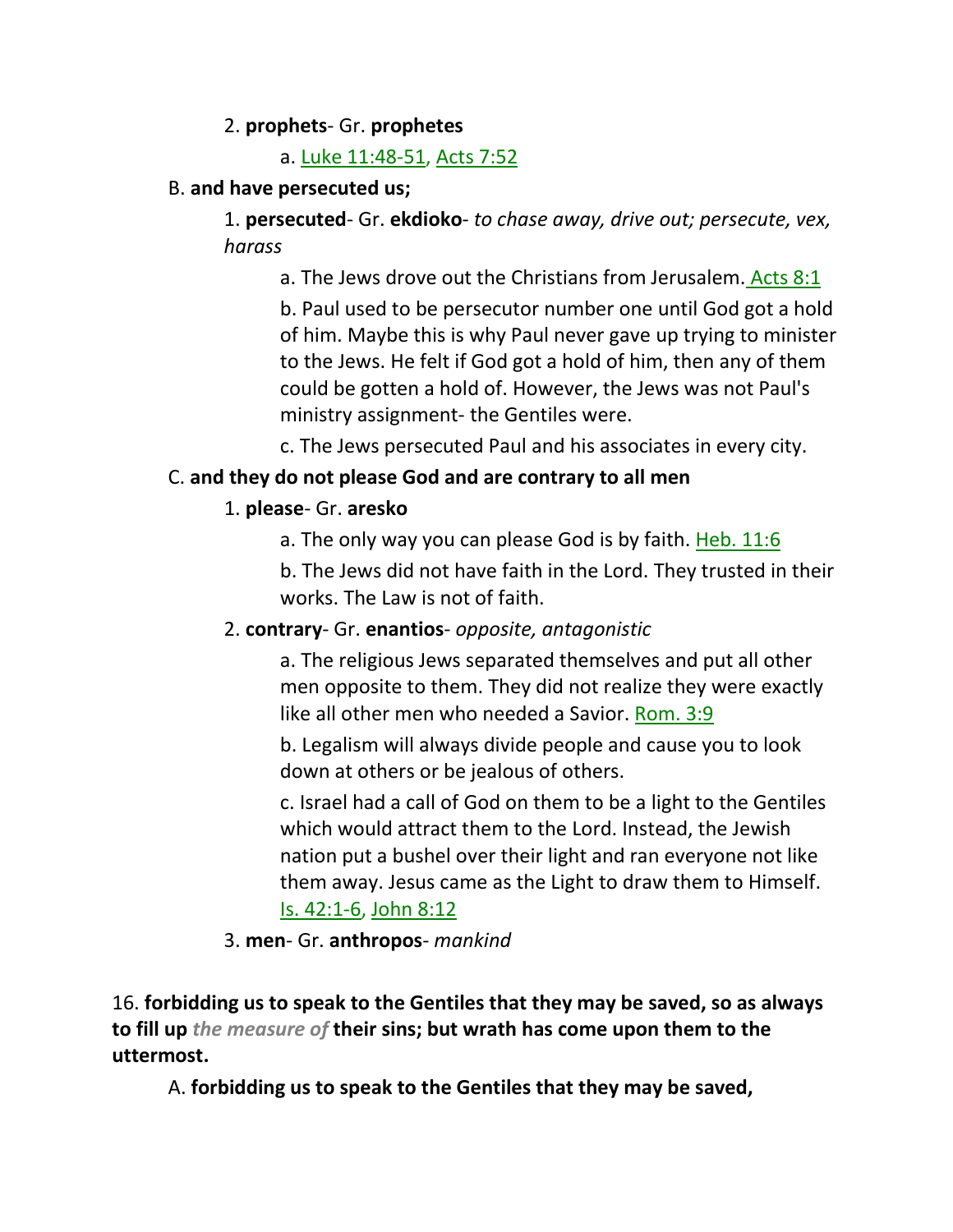1. **forbidding**- Gr. **koluo**- *to hinder, restrain, prevent, forbid; hinder; oppose; stop*

- 2. **speak** Gr. **laleo**
- 3. **Gentiles** Gr. **ethnos**
- 4. **saved** Gr. **sozo**

a. It infuriated the religious Jews that it was preached that the Gentiles could be saved just as the Jews. They would end up stirring up the Gentiles against Paul and his team. Act\_13:45; Act\_13:50; Act\_14:2; Act\_14:5; Act\_14:19; Act\_17:5; Act\_17:6; Act\_17:13;

- B. **so as always to fill up the measure of their sins,**
	- 1. **fill up** Gr. **anapleroo**
	- 2. **measure** *not in Greek-omit*
	- 3. **sins** Gr. **hamartia**

### C. **but wrath has come upon them to the uttermost**

- 1. **wrath** Gr. **orge** *anger exhibited in punishment*
- 2. **uttermost** Gr. **telos** *an end attained, consummation*
	- a. Jerusalem was about to be destroyed with the temple in 70 A. D.

17. **But we, brethren, having been taken away from you for a short time in presence, not in heart, endeavored more eagerly to see your face with great desire.** 

- A. **But we,**
- B. **brethren,**
- C. **having been taken away from you for a short time in presence,**

1. **taken away**- Gr. **eporphanizo**- *to bereave of a parent or parents, to orphan*

a. Paul had to leave them because he was driven out of town by the Jews.

b. Paul was their spiritual parent so to speak. When he had to leave so suddenly it was as if they were left orphaned. Paul had to go, but the Spirit of grace remained with them. You might lose the bodily presence of your mentor, but God will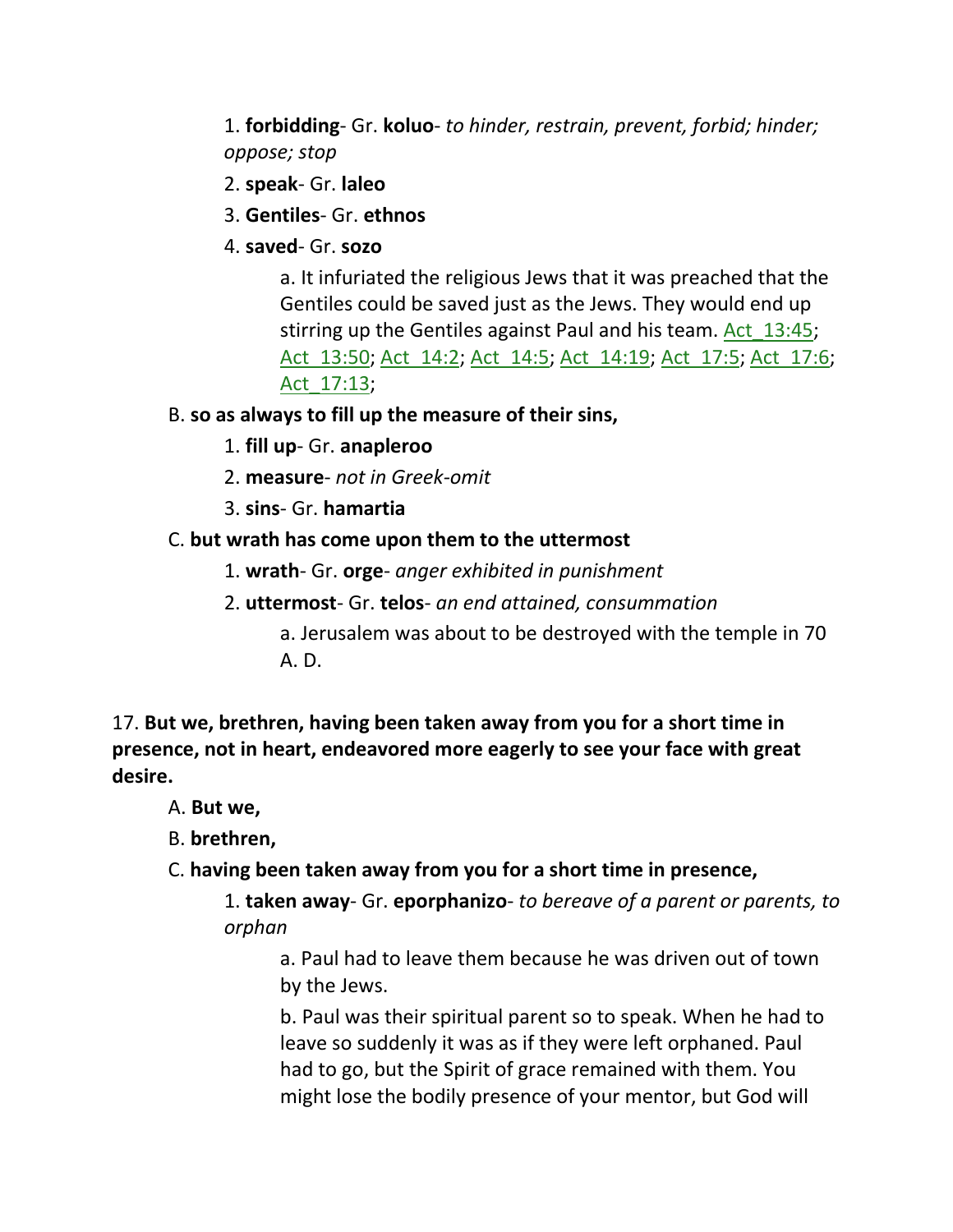never leave you. The Spirit of grace remains with you. Instead of focusing on losing your mentor, go mentor someone else and pass on the legacy!

- 2. **short time-** Gr. **hora kairos** *for a space of an hour*
- 3. **presence** Gr. **prosopon** *in the face of*
- D. **not in heart,**
	- 1. **heart** Gr. **kardia**

### E. **endeavored more eagerly to see you face with great desire**

### 1. **endeavored**- Gr. **spoudazo**- *to make haste, be diligent*

a. We see that Paul tried twice to return back to the Thessalonians. No record is given if Paul ever visited these saints ever again.

b. We know that Paul traveled again through Macedonia, but no mention is given if he stopped in Thessalonica. It is hard for me to believe he did not.

c. Although Paul go not go back to Thessalonica, he did send Timothy to them. 1Th 3:6 If you get cut off from something, there might be another way it can be accomplished. Maybe someone else is supposed to do it.

- 2. **eagerly** Gr. **perissoteros**
- 3. **see** Gr. **eido**
- 4. **face** Gr. **prosopon**
- 5. **great** Gr. **polus** *much*
- 6. **desire** Gr. **epithumia** *strong desire, lust*

a. This is a testimony to what God's grace can do in a heart. It took a man who hated the Gentiles to a man committed to minister to them and actually yearned with strong desire for them. This is a work of God.

## 18. **Therefore we wanted to come to you—even I, Paul, time and again—but Satan hindered us.**

#### A. **Therefore we wanted to come to you---**

- 1. **wanted** Gr. **thelo**
	- a. Sometimes we don't get what we want. We must trust in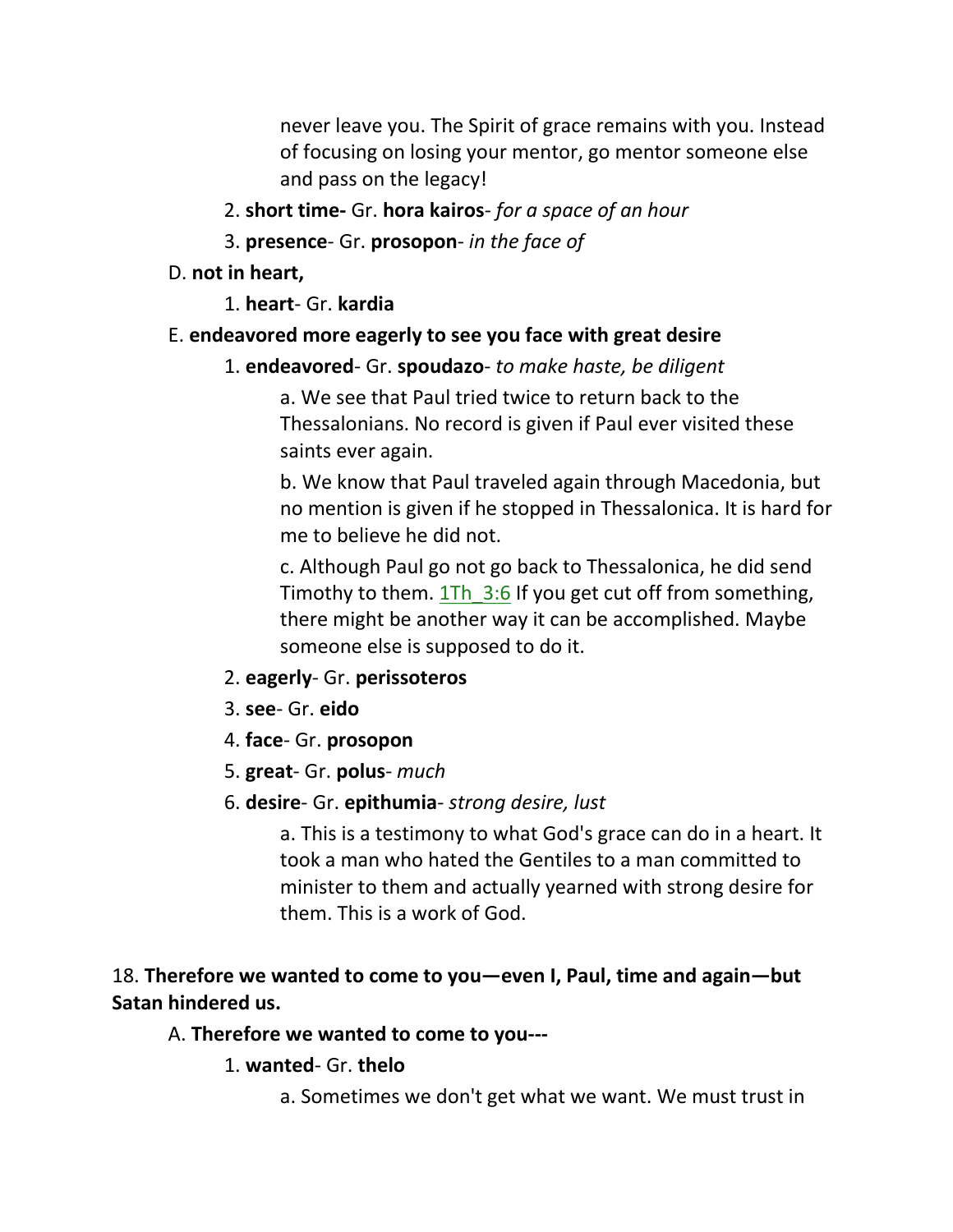God's plan.

## 2. **come**- Gr. **erchomai**

- B. **even I,**
- C. **Paul**
- D. **time and again,**
	- 1. **time and again** Gr. **hapax kai dis** *one and two*
		- a. Paul tried to come back twice.

# E. **but Satan hindered us**

- 1. **Satan** means *the advesary*
- 2. **hindered** Gr. **egkopto** *to cut in on*

a. We don't know what the hinderance was, but Paul knew it was of Satanic origins.

b. There was a time where the Spirit of God hindered Paul's direction. Act\_16:6, Act\_16:7 You need to be able to discern the difference between the Spirit hindering you and Satan hindering you.

# 19. **For what** *is* **our hope, or joy, or crown of rejoicing?** *Is it* **not even you in the presence of our Lord Jesus Christ at His coming?**

A. **For what is our hope,**

1. **hope**- Gr. **elpis**- *confident expectation*

B. **or joy,**

1. **joy**- Gr. **chara**

# C. **or crown of rejoicing**

1. **crown**- Gr. **stephanos**- *wreath given upon winning a contest*

a. We are to win souls. They will be a reward for us at the coming of the Lord.

b. Paul also calls the Philippian saints his crown. Phil. 4:1

# 2. **rejoicing**- Gr. **kauchesis**- *boasting*

# D. **Is it not even you in the presence of our Lord Jesus Christ at His coming?**

1. **presence**- Gr. **emprosthen**

a. This is His physical presence returning to the earth from